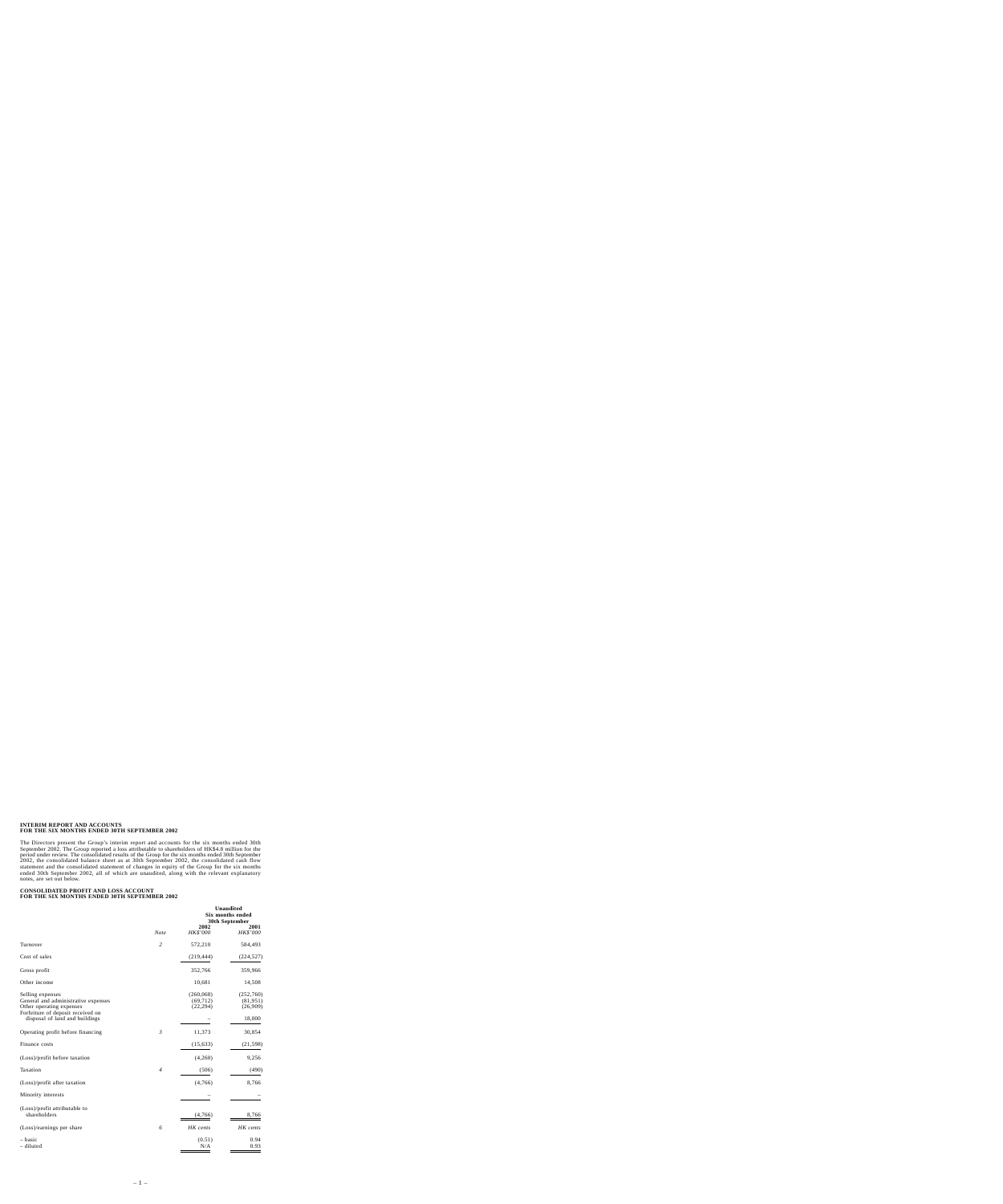# **CONSOLIDATED BALANCE SHEET AT 30TH SEPTEMBER 2002 AND 31ST MARCH 2002**

|                                                             | Unaudited<br>30th September<br>2002 |           | 31st March<br>2002 |  |
|-------------------------------------------------------------|-------------------------------------|-----------|--------------------|--|
|                                                             | Note                                | HK\$'000  | HK\$'000           |  |
| Fixed assets                                                |                                     | 886,494   | 890,097            |  |
| Investment securities                                       |                                     | 4,299     | 4,299              |  |
| Trademarks and patents                                      |                                     | 22,185    | 23,134             |  |
| Non-current assets                                          |                                     | 912,978   | 917,530            |  |
| Current assets                                              |                                     |           |                    |  |
| <b>Stocks</b>                                               |                                     | 376,966   | 355,042            |  |
| Debtors and prepayments                                     | 7                                   | 295,102   | 286,317            |  |
| Marketable securities                                       |                                     | 72        | 65                 |  |
| Cash and bank balances                                      |                                     | 34,424    | 55,865             |  |
|                                                             |                                     | 706,564   | 697,289            |  |
| Current liabilities<br>Bank overdrafts and short term loans |                                     |           |                    |  |
| Secured                                                     |                                     | 191,078   | 191,066            |  |
| Unsecured                                                   |                                     | 21,007    | 23,703             |  |
| Creditors and accruals                                      | 8                                   | 307,241   | 288,872            |  |
| Current portion of other long term liabilities              | 10                                  | 55,729    | 26,330             |  |
| Taxation payable                                            |                                     | 10,867    | 14,500             |  |
|                                                             |                                     | 585,922   | 544,471            |  |
| Net current assets                                          |                                     | 120,642   | 152,818            |  |
| Employment of funds                                         |                                     | 1,033,620 | 1,070,348          |  |
| Financed by:                                                |                                     |           |                    |  |
| Share capital                                               | 9                                   | 93,634    | 93,634             |  |
| Reserves                                                    |                                     | 650,236   | 652,265            |  |
| Shareholders' funds                                         |                                     | 743,870   | 745,899            |  |
| Minority interests                                          |                                     | 1,457     | 1,461              |  |
| Loans from shareholders                                     |                                     | 3,892     | 3,892              |  |
| Other long term liabilities                                 | 10                                  | 284,401   | 319,096            |  |
| Funds employed                                              |                                     | 1,033,620 | 1,070,348          |  |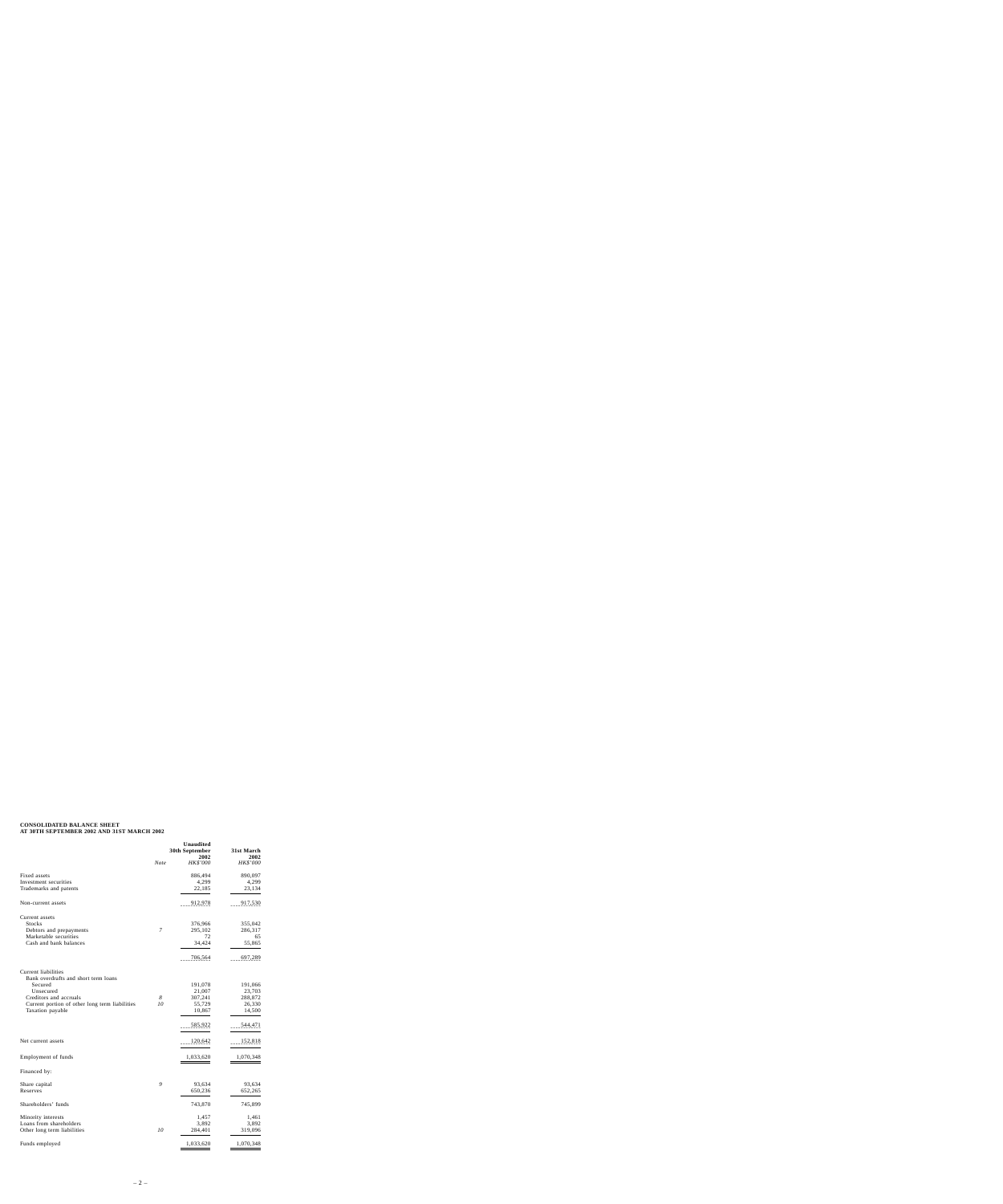# **CONSOLIDATED CASH FLOW STATEMENT FOR THE SIX MONTHS ENDED 30TH SEPTEMBER 2002**

|                                                                                                                                         | <b>Unaudited</b><br><b>Six months ended</b><br>30th September |                                 |
|-----------------------------------------------------------------------------------------------------------------------------------------|---------------------------------------------------------------|---------------------------------|
|                                                                                                                                         | 2002<br><b>HK\$'000</b>                                       | <b>2001</b><br>HK\$'000         |
| Net cash outflow from operating activities<br>Net cash outflow from investing activities<br>Net cash (outflow)/inflow from financing    | (4, 414)<br>(20, 399)<br>(4,011)                              | (20, 284)<br>(15,760)<br>16,885 |
| Decrease in cash and cash equivalents<br>Cash and cash equivalents at 1st April<br>Effect of foreign exchange rate changes              | (28, 824)<br>32,839<br>5,350                                  | (19, 159)<br>30,031<br>1,389    |
| Cash and cash equivalents at 30th September                                                                                             | 9,365                                                         | 12,261                          |
| Analysis of the balances of cash and cash equivalents:<br>Cash and bank balances<br>Short term bank loans repayable within three months | 34,424                                                        | 41,008                          |
| from date of advance                                                                                                                    | (25,059)                                                      | (28, 747)                       |
|                                                                                                                                         | 9,365                                                         | 12,261                          |

# **CONSOLIDATED STATEMENT OF CHANGES IN EQUITY FOR THE SIX MONTHS ENDED 30TH SEPTEMBER 2002**

|                        | Unaudited                                  |                            |                                                                    |                         |                                 |
|------------------------|--------------------------------------------|----------------------------|--------------------------------------------------------------------|-------------------------|---------------------------------|
|                        | <b>Share</b><br>capital<br><b>HK\$'000</b> | premium<br><b>HK\$'000</b> | <b>Share Contributed Accumulated</b><br>surplus<br><i>HK\$'000</i> | loss<br><b>HK\$'000</b> | <b>Total</b><br><b>HK\$'000</b> |
| At 1st April 2002      | 93,634                                     | 443                        | 2.848.462                                                          | (2,196,640)             | 745,899                         |
| Loss for the period    |                                            |                            |                                                                    | (4,766)                 | (4,766)                         |
| Exchange translation   |                                            |                            |                                                                    | 2.737                   | 2,737                           |
| At 30th September 2002 | 93,634                                     | 443                        | 2.848.462                                                          | (2,198,669)             | 743,870                         |

|                                               | Unaudited                                  |                     |                                                             |                         |                                 |
|-----------------------------------------------|--------------------------------------------|---------------------|-------------------------------------------------------------|-------------------------|---------------------------------|
|                                               | <b>Share</b><br>capital<br><b>HK\$'000</b> | premium<br>HK\$'000 | <b>Share</b> Contributed Accumulated<br>surplus<br>HK\$'000 | loss<br><b>HK\$'000</b> | <b>Total</b><br><b>HK\$'000</b> |
| At 1st April 2001                             | 93.634                                     | 443                 | 2.848.462                                                   | (2,186,206)             | 756,333                         |
| Profit for the period<br>Exchange translation |                                            |                     |                                                             | 8.766<br>3.313          | 8.766<br>3,313                  |
| At 30th September 2001                        | 93,634                                     | 443                 | 2,848,462                                                   | (2,174,127)             | 768,412                         |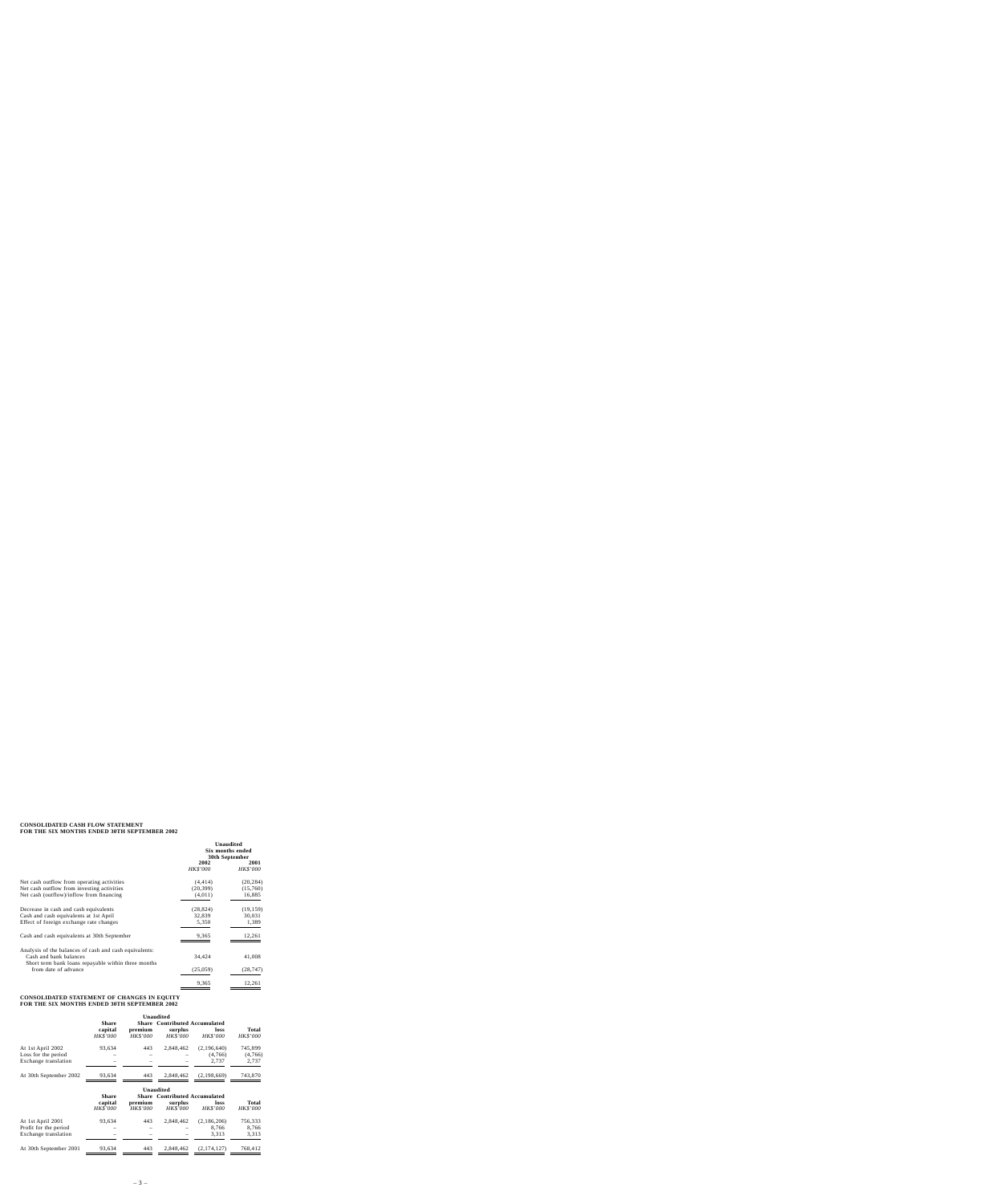# **NOTES TO INTERIM ACCOUNTS**

#### **1. Principal accounting policies**

These unaudited consolidated interim accounts ("interim accounts") are prepared in accordance with<br>Hong Kong Statement of Standard Accounting Practice ("SSAP") No. 25, "Interim Financial Reporting".<br>issued by the Hong Kong The Stock Exchange of Hong Kong Limited.

These interim accounts should be read in conjunction with the Annual Report 2002.

The accounting policies adopted in the preparation of these interim accounts are consistent with those used in the annual accounts for the year ended 31st March 2002 except that the Group has changed certain of its accounting policies following the adoption of the new or revised SSAPs issued by the HKSA which are effective for the accounting periods commencing on or after 1st January 2002:

| SSAP 1 (revised)  |                | Presentation of financial statements |
|-------------------|----------------|--------------------------------------|
| SSAP 11 (revised) | $\mathbb{R}^n$ | Foreign currency translation         |
| SSAP 15 (revised) | - 11           | Cash flow statements                 |
| SSAP 34           |                | Employee benefits                    |

The adoption of these new or revised SSAPs has had no material effect to the results for the current period.

The changes to the Group's accounting policies and the major effect of adopting revised SSAP 11 are set out below:

#### *SSAP 11 (revised): Foreign currency translation*

The balance sheets of subsidiary companies expressed in foreign currencies are translated at the rates of exchange ruling at the balance sheet date whilst the profit and loss accounts are translated at average rates. Exchange differences are dealt with as a movement in reserves.

In prior periods, the profit and loss accounts of foreign subsidiary companies were translated at closing rates. This is a change in accounting policy, however, the adoption of SSAP 11 (revised) has not been applied retrospectively to the prior periods as it is impractical to calculate its effect to the prior periods and the effect of the adoption is not material to the current period.

#### **2. Segment information**

*Primary reporting format – business segments*

|                                                       | Unaudited<br>Six months ended 30th September 2002 |                                    |                                                 |                                        |                          |
|-------------------------------------------------------|---------------------------------------------------|------------------------------------|-------------------------------------------------|----------------------------------------|--------------------------|
|                                                       | Investment<br><b>HK\$'000</b>                     | <b>Property</b><br><b>HK\$'000</b> | <b>Retail and</b><br>trading<br><b>HK\$'000</b> | <b>Eliminations</b><br><b>HK\$'000</b> | Group<br><b>HK\$'000</b> |
| Turnover                                              | 56                                                | 25,400                             | 552,379                                         | (5,625)                                | 572,210                  |
| Segment results                                       | 56                                                | 13,816                             | 12,871                                          |                                        | 26,743                   |
| Net corporate expenses                                |                                                   |                                    |                                                 |                                        | (15,370)                 |
| Operating profit before<br>financing<br>Finance costs |                                                   |                                    |                                                 |                                        | 11,373<br>(15, 633)      |
| Loss before taxation<br>Taxation                      |                                                   |                                    |                                                 |                                        | (4,260)<br>(506)         |
| Loss after taxation<br>Minority interests             |                                                   |                                    |                                                 |                                        | (4,766)                  |
| Loss attributable to<br>shareholders                  |                                                   |                                    |                                                 |                                        | (4,766)                  |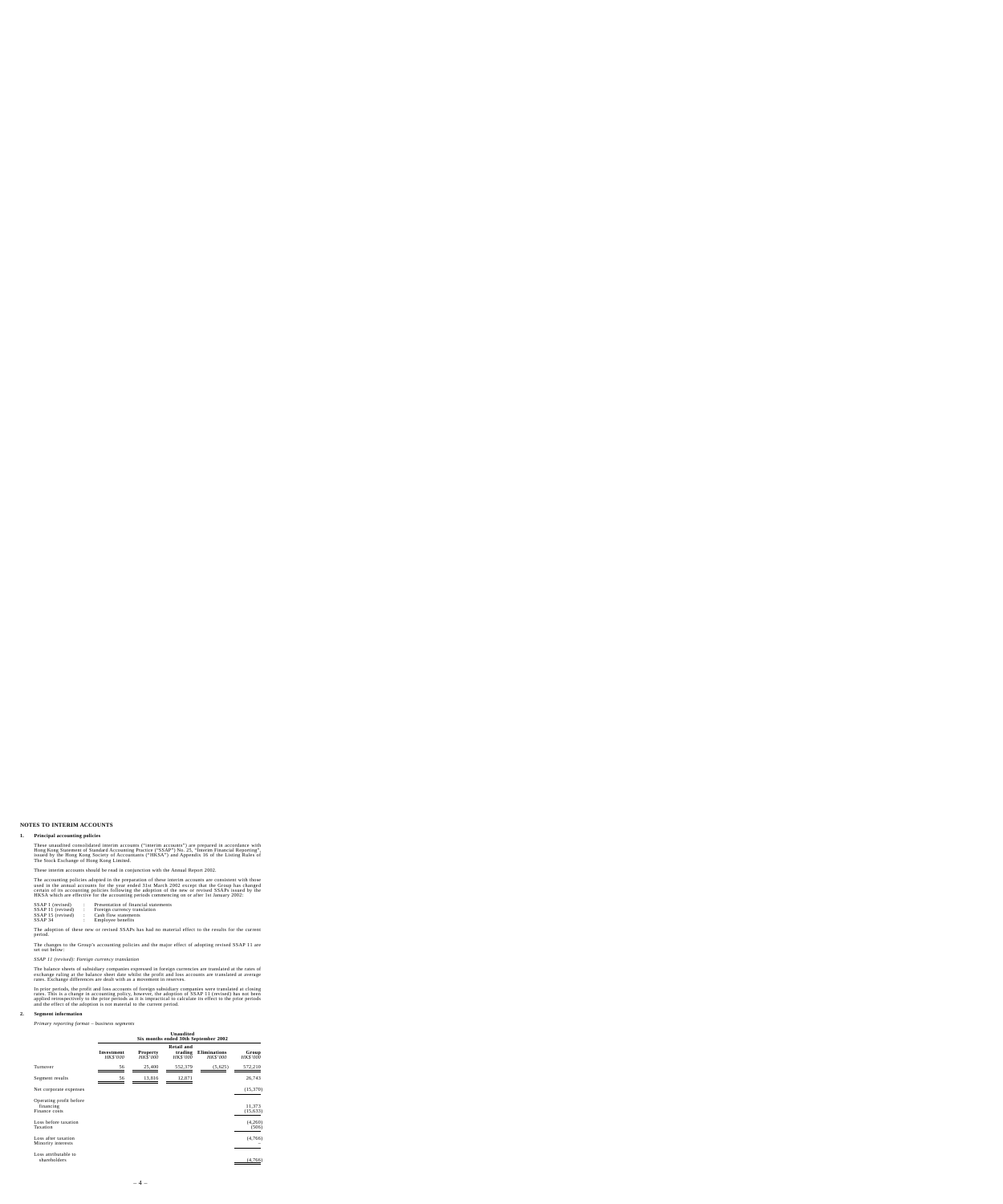# **2. Segment information** *(Continued)*

*Primary reporting format – business segments (Continued)*

|                                                       | <b>Unaudited</b><br>Six months ended 30th September 2001 |                             |                                                 |                                        |                          |
|-------------------------------------------------------|----------------------------------------------------------|-----------------------------|-------------------------------------------------|----------------------------------------|--------------------------|
|                                                       | Investment<br>HK\$'000                                   | Property<br><b>HK\$'000</b> | <b>Retail and</b><br>trading<br><b>HK\$'000</b> | <b>Eliminations</b><br><b>HK\$'000</b> | Group<br><b>HK\$'000</b> |
| Turnover                                              | 473                                                      | 25,875                      | 564,606                                         | (6, 461)                               | 584,493                  |
| Segment results                                       | 457                                                      | 28,808                      | 19,074                                          |                                        | 48,339                   |
| Net corporate expenses                                |                                                          |                             |                                                 |                                        | (17, 485)                |
| Operating profit before<br>financing<br>Finance costs |                                                          |                             |                                                 |                                        | 30,854<br>(21, 598)      |
| Profit before taxation<br>Taxation                    |                                                          |                             |                                                 |                                        | 9,256<br>(490)           |
| Profit after taxation<br>Minority interests           |                                                          |                             |                                                 |                                        | 8,766                    |
| Profit attributable to<br>shareholders                |                                                          |                             |                                                 |                                        | 8,766                    |

*Secondary reporting format – geographical segments*

|                              | <b>Turnover</b><br>Unaudited<br>Six months ended<br>30th September |                 |                 |                 |  | <b>Segment results</b><br>Unaudited<br>Six months ended<br>30th September |
|------------------------------|--------------------------------------------------------------------|-----------------|-----------------|-----------------|--|---------------------------------------------------------------------------|
|                              | 2002                                                               | 2001            | 2002            | 2001            |  |                                                                           |
|                              | <b>HK\$'000</b>                                                    | <b>HK\$'000</b> | <b>HK\$'000</b> | <i>HK\$'000</i> |  |                                                                           |
| Hong Kong                    | 337,113                                                            | 354,729         | (2,738)         | 27,094          |  |                                                                           |
| South East and Far East Asia | 128,487                                                            | 128,811         | 10,157          | 3,620           |  |                                                                           |
| Europe                       | 94.516                                                             | 86.525          | 19.176          | 17,198          |  |                                                                           |
| North America                | 6,496                                                              | 8,096           | (299)           | (395)           |  |                                                                           |
| PRC Mainland                 | 5,598                                                              | 6,332           | 447             | 822             |  |                                                                           |
|                              | 572,210                                                            | 584,493         | 26,743          | 48,339          |  |                                                                           |

# **3. Operating profit before financing**

|                                               | Unaudited<br>Six months ended<br>30th September |                 |
|-----------------------------------------------|-------------------------------------------------|-----------------|
|                                               | 2002                                            | 2001            |
|                                               | <b>HK\$'000</b>                                 | <b>HK\$'000</b> |
| Operating profit before financing is stated   |                                                 |                 |
| after charging/(crediting):                   |                                                 |                 |
| Depreciation                                  |                                                 |                 |
| Owned fixed assets                            | 25,600                                          | 26.413          |
| Leased fixed assets                           | 280                                             | 179             |
| Amortisation of trademarks and patents        | 1.225                                           | 1,229           |
| (Gain)/loss on disposal of fixed assets       | (62)                                            | 211             |
| Loss on sales of marketable securities        |                                                 | 17              |
| Net provision/(written back of provision) for |                                                 |                 |
| stock obsolescence and stocks written off     | 1,875                                           | (1,259)         |
| Provision for doubtful debts and bad debts    |                                                 |                 |
| written off                                   | 2,849                                           | 3.248           |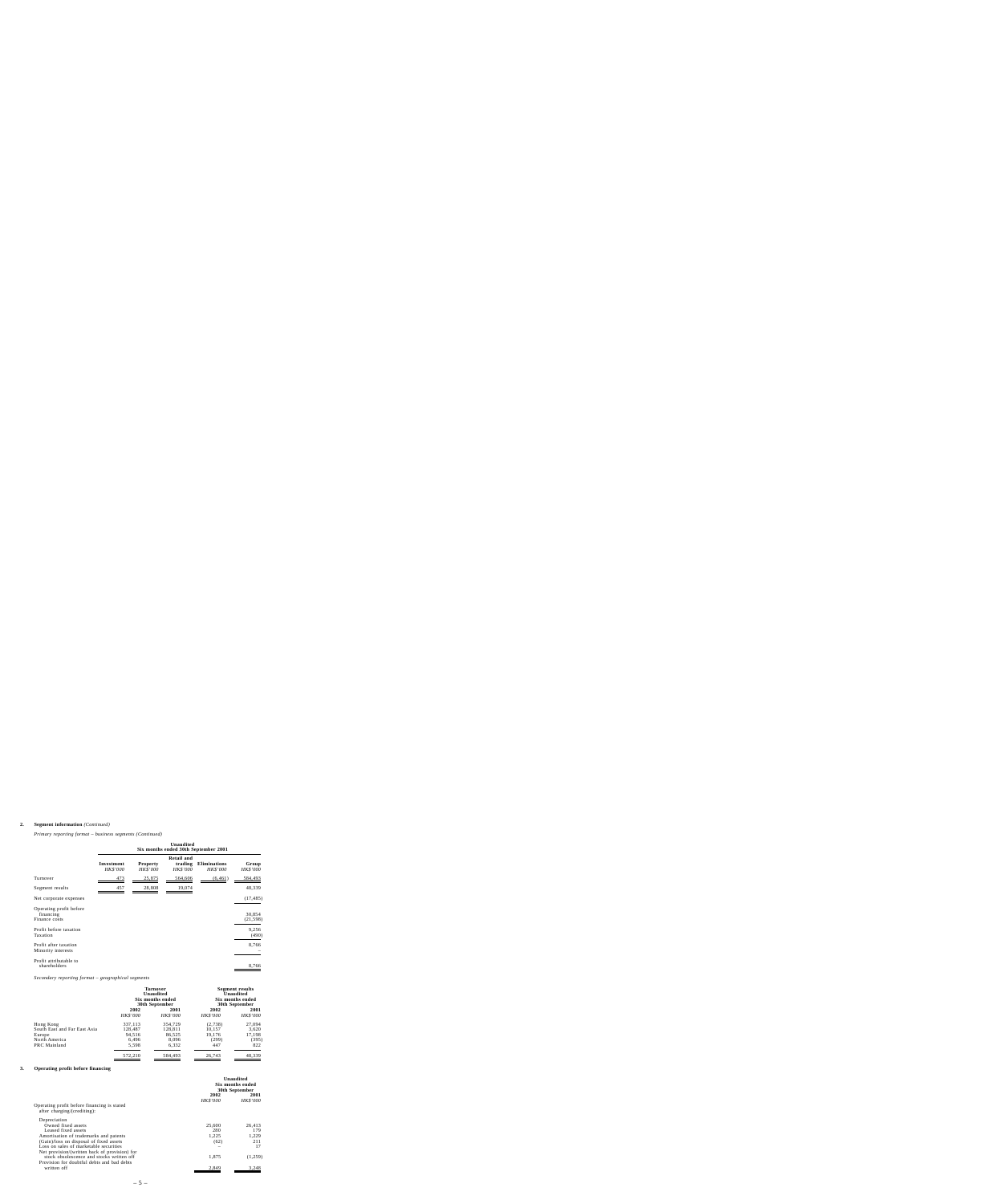#### **4. Taxation**

Hong Kong profits tax has been provided at the rate of 16% (2001: 16%) on the estimated assessable profit for the period less relief for available tax losses. Taxation on overseas profits has been calculated on the estimated assessable profit for the period at the rates of taxation prevailing in the countries in which the Group operates.

The amount of taxation charged to the consolidated profit and loss account represents:

|                                           | Unaudited<br>Six months ended<br>30th September |                         |
|-------------------------------------------|-------------------------------------------------|-------------------------|
|                                           | 2002<br><b>HK\$'000</b>                         | 2001<br><b>HK\$'000</b> |
| Hong Kong profits tax                     |                                                 |                         |
| Under provision in respect of prior years |                                                 | (726)                   |
| Overseas profits tax                      |                                                 |                         |
| Current taxation                          | (506)                                           | (491)                   |
| Over provision in respect of prior years  |                                                 | 727                     |
|                                           | (506)                                           | (490)                   |

#### **5. Interim dividends**

The Directors do not recommend the payment of an interim dividend for the period (2001: nil).

#### **6. (Loss)/earnings per share**

The calculation of basic (loss)/earnings per share is based on the Group's loss attributable to shareholders of HK\$4,766,000 (2001: profit of HK\$8,766,000) and on the weighted average number of 936,340,023 shares (2001: 936,340,023 shares) in issue during the period.

The exercise of the share options granted by the Group would have an anti-dilutive effect on the loss per share for the period ended 30th September 2002.

#### **7. Debtors and prepayments**

The Group allows an average credit period of 60 days to its trade debtors. Included in debtors and prepayments are trade debtors (net of provision for doubtful debts) with the following aging analysis:

| Unaudited<br>30th September<br>2002<br><b>HK\$'000</b> | 31st March<br>2002<br>HK\$'000 |
|--------------------------------------------------------|--------------------------------|
|                                                        |                                |
| 23,659                                                 | 11,934                         |
| 14,636                                                 | 19,511                         |
| 38,295                                                 | 31,445                         |
| 256,807                                                | 254,872                        |
| 295,102                                                | 286,317                        |
|                                                        |                                |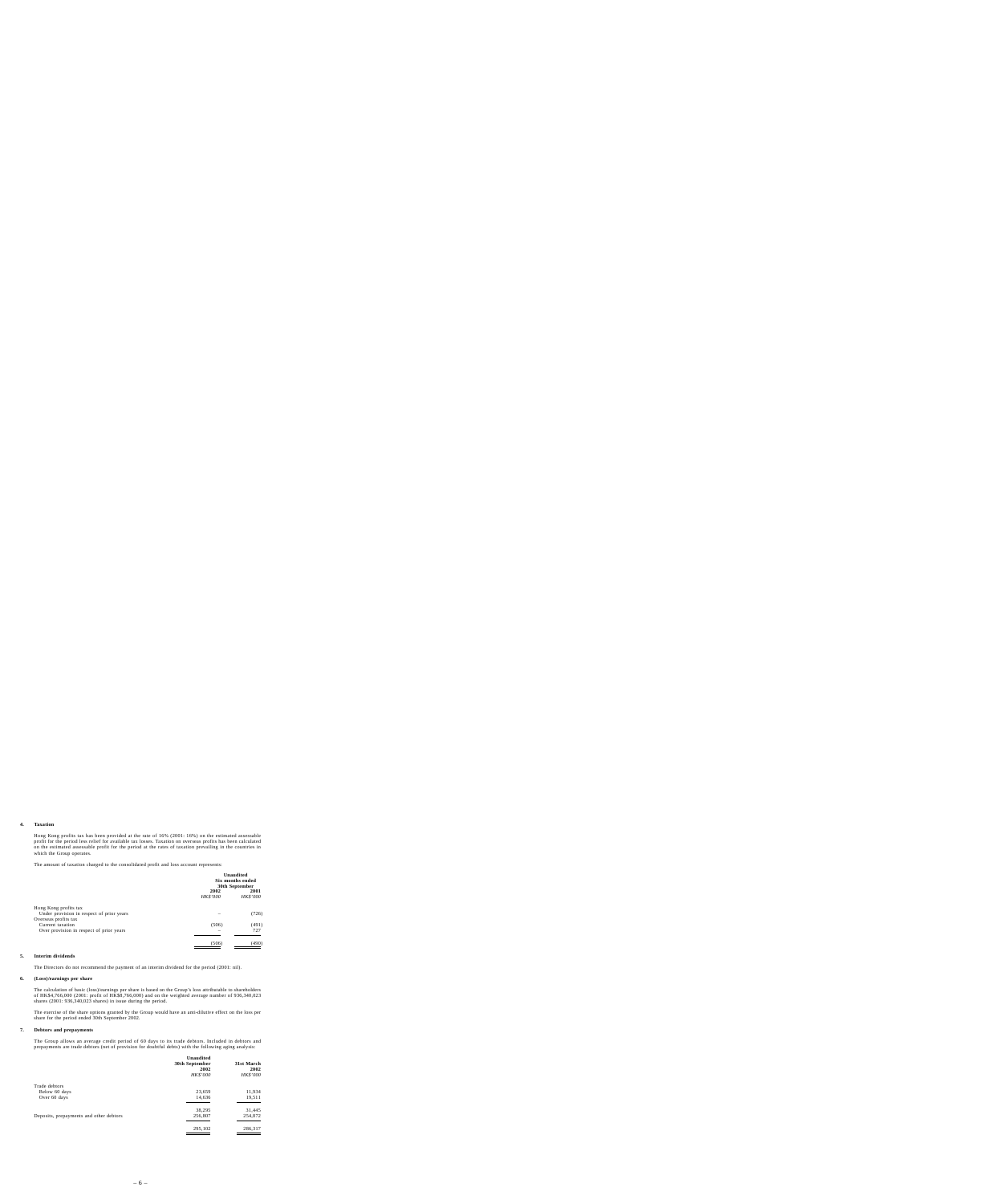#### **8. Creditors and accruals**

Included in creditors and accruals are trade creditors with the following aging analysis:

|                              | Unaudited<br>30th September<br>2002<br><b>HK\$'000</b> | 31st March<br>2002<br>HK\$'000 |
|------------------------------|--------------------------------------------------------|--------------------------------|
| Trade creditors              |                                                        |                                |
| Below 60 days                | 82,202                                                 | 63,478                         |
| Over 60 days                 | 63,555                                                 | 45,733                         |
|                              | 145,757                                                | 109,211                        |
| Other creditors and accruals | 161,484                                                | 179,661                        |
|                              | 307,241                                                | 288,872                        |

# **9. Share capital**

There was no change in the Company's share capital during the half year ended 30th September 2002.

During the period, no further share options were granted by the Company and no share options outstanding as at 31st March 2002 were exercised by the option holders except that 6,000,000 share options which were exercisable at HK\$1.3632 per share during the period from 6th August 1997 to 5th August 2002 have lapsed.

#### **10. Other long term liabilities**

|                                                                      |      | <b>Unaudited</b><br>30th September<br>2002 | 31st March<br>2002 |
|----------------------------------------------------------------------|------|--------------------------------------------|--------------------|
|                                                                      | Note | <b>HK\$'000</b>                            | <b>HK\$'000</b>    |
| Bank loans, unsecured                                                | (a)  | 455                                        | 737                |
| Bank loans, secured                                                  | (a)  | 285,712                                    | 295,327            |
| Loan from a related company                                          | (b)  | 35,500                                     | 33,000             |
| Loan from a director                                                 | (c)  | 17,103                                     | 15,245             |
| Obligations under finance leases                                     | (d)  | 1,360                                      | 1,117              |
|                                                                      |      | 340,130                                    | 345,426            |
| Amount payable within one year included<br>under current liabilities |      | 55,729                                     | 26,330             |
|                                                                      |      | 284,401                                    | 319,096            |
| The bank loans are repayable as follows:<br>(a)                      |      |                                            |                    |
| Not exceeding 1 year                                                 |      | 19,631                                     | 19,824             |
| More than 1 year, but not exceeding 2 years                          |      | 19,390                                     | 254,799            |
| More than 2 years, but not exceeding 5 years                         |      | 247,146                                    | 20,600             |
| More than 5 years                                                    |      |                                            | 841                |
|                                                                      |      | 286,167                                    | 296,064            |

(b) The loan payable is unsecured, carries interest at prime rate and has no fixed terms of repayment.

(c) The loan payable is unsecured, carries interest at 2.875% per annum above the prevailing Swiss interbank cost of funds and is extended to be wholly repayable on 30th April 2004.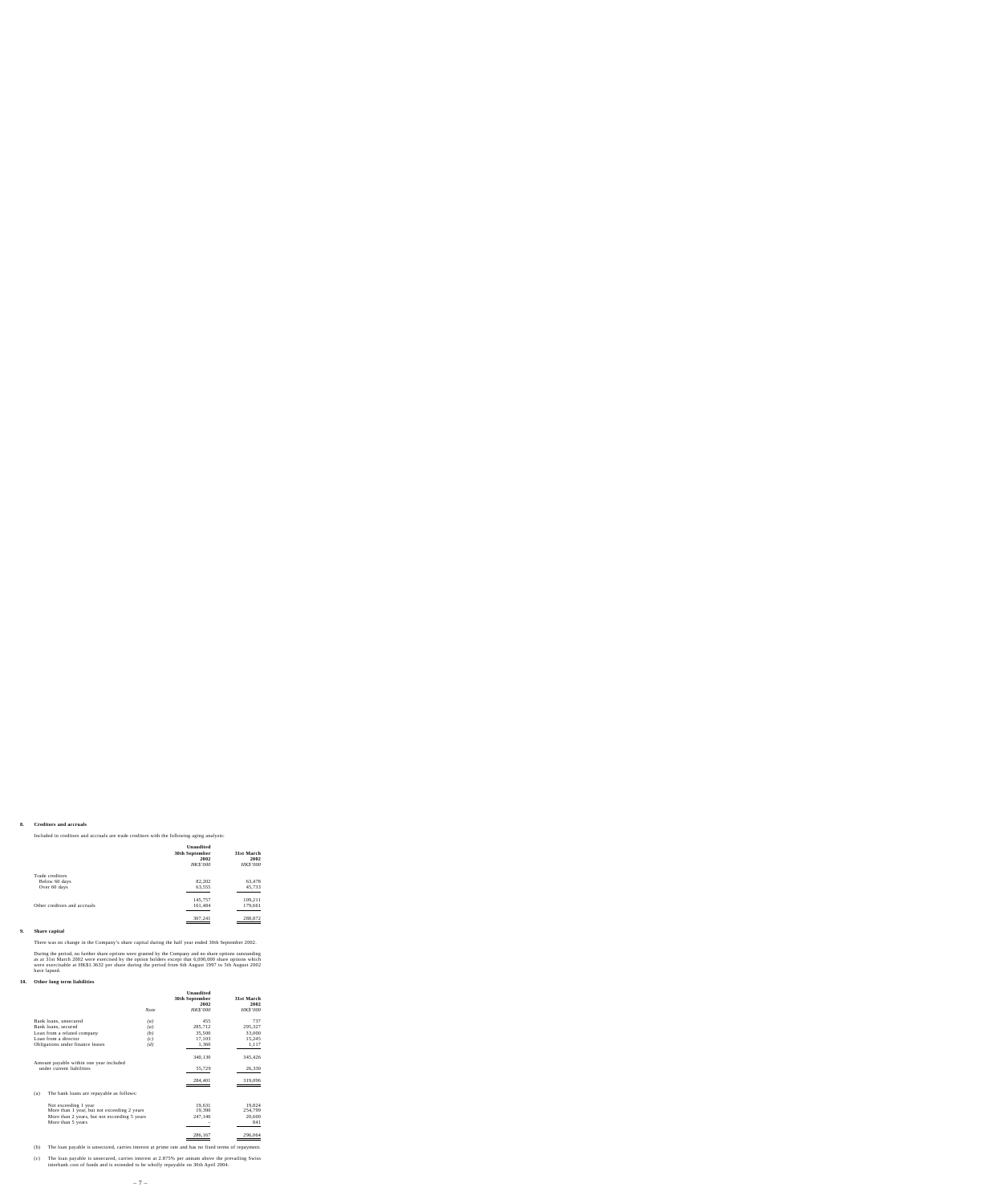#### **10. Other long term liabilities** *(Continued)*

#### (d) The obligations under finance leases are repayable as follows:

|                                                                                                                     | Minimum lease payments                                 |                                       | <b>Present value</b>                                   |                                       |  |
|---------------------------------------------------------------------------------------------------------------------|--------------------------------------------------------|---------------------------------------|--------------------------------------------------------|---------------------------------------|--|
|                                                                                                                     | Unaudited<br>30th September<br>2002<br><b>HK\$'000</b> | 31st March<br>2002<br><b>HK\$'000</b> | Unaudited<br>30th September<br>2002<br><b>HK\$'000</b> | 31st March<br>2002<br><b>HK\$'000</b> |  |
| Not exceeding 1 year<br>More than 1 year, but not exceeding 2 years<br>More than 2 years, but not exceeding 5 years | 685<br>406<br>522                                      | 582<br>489<br>221                     | 598<br>348<br>414                                      | 506<br>436<br>175                     |  |
|                                                                                                                     | 1.613                                                  | 1,292                                 | 1.360                                                  | 1.117                                 |  |
| Future finance charges on finance leases                                                                            | (253)                                                  | (175)                                 |                                                        |                                       |  |
| Present value of finance lease liabilities                                                                          | 1,360                                                  | 1,117                                 |                                                        |                                       |  |

#### **11. Contingent liabilities**

|     |                  | Unaudited       |                 |
|-----|------------------|-----------------|-----------------|
|     |                  | 30th September  | 31st March      |
|     |                  | 2002            | 2002            |
|     |                  | <b>HK\$'000</b> | <b>HK\$'000</b> |
| (a) | Bills discounted | 8.110           | 6.396           |

(b) The status of the Group's arbitration in respect of the claims by the contractor for the Stelux House development was fully disclosed in the Annual Report 2002. We are awaiting delivery of the award.

### **12. Commitments**

|                                                       | Unaudited<br>30th September<br>2002<br><b>HK\$'000</b> | 31st March<br>2002<br><b>HK\$'000</b> |
|-------------------------------------------------------|--------------------------------------------------------|---------------------------------------|
| Commitments in respect of expenditure on fixed assets |                                                        |                                       |
| Contracted but not provided for                       | 6.259                                                  | 557                                   |

#### **13. Related party transactions**

|                                                                                                                                                                                                                                    | Unaudited<br>Six months ended<br>30th September |                                        |  |
|------------------------------------------------------------------------------------------------------------------------------------------------------------------------------------------------------------------------------------|-------------------------------------------------|----------------------------------------|--|
|                                                                                                                                                                                                                                    | 2002<br><b>HK\$'000</b>                         | 2001<br><b>HK\$'000</b>                |  |
| Purchases of goods from related companies<br>Rental income received from related companies<br>Interest income received from a related company<br>Interest expense paid to a related company<br>Interest expense paid to a director | 17,654<br>906<br>2.377<br>893<br>413            | 18,795<br>957<br>2.308<br>1,001<br>401 |  |

The terms of these related party transactions have not changed from those disclosed in the Annual Report 2002.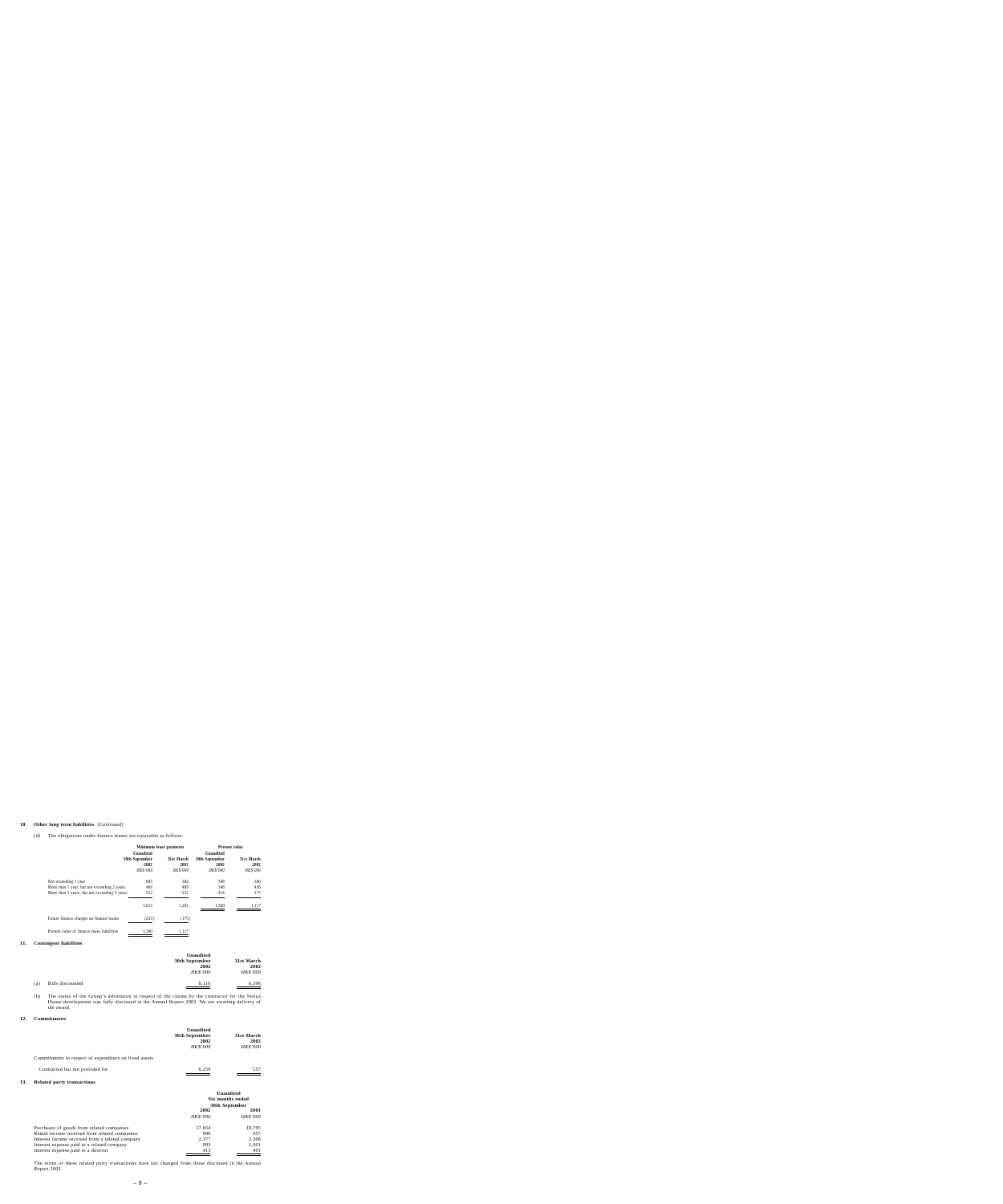# **MANAGEMENT DISCUSSION AND ANALYSIS**

### **REVIEW OF GROUP OPERATIONS**

The Group reported a loss attributable to shareholders of HK\$4.8 million for the six months ended 30th September 2002 compared to a profit of HK\$8.8 million during the same period last year.

#### **Retail and Trading Division**

Half yearly profit of this Division, which includes City Chain, Optical 88, Hipo.fant and the Group's export arm fell to HK\$3 million compared to HK\$9 million last year. Turnover was maintained approximately at last year's level. The performance of this Division was dragged down by the results of Hipo.fant.

#### *Hong Kong Retail*

With poor consumer sentiment prevailing, both City Chain and Optical 88 reported falls in turnover. Turnover at City Chain fell by 4% and turnover at Optical 88 fell by 5%.

However, efforts made during the previous financial year in changing product mix, improvements on margins and sourcing impacted on results. City Chain reported a smaller loss for the first half compared to the same period last year. Optical 88 reported a small profit compared to breakeven results during the corresponding period last year.

Hipo.fant reported poor results. Turnover fell by 16% while operating loss increased. Poor sentiment and low margins brought about by unloading inventory contributed to the poor showing.

#### *Hong Kong Retail – Overview for the second half year*

A strategic change at Hipo.fant will see its way into our shops. Hipo.fant stores in several prime locations will be renovated to facelift the new brand image. More pro-active and sales driven promotional programs will be employed. Together with a shift in product direction, a "new face" to Hipo.fant will be unveiled. These changes will not immediately impact on shorter term performance but rather performance beyond the financial year end 2003.

Improvements to margins, product mix and sourcing will only be fully reflected in the results for the next half year.

#### *Asian Retail*

Results of our retailing operations in other Asian countries were more encouraging. Overall, our City Chain operations in Asia recorded an operating profit of HK\$5 million compared to breakeven results over the same period last year. Total turnover however fell by 5% and was affected by the final phase of restructuring activities in City Chain – Taiwan.

On the average, operations in individual countries improved from last year. City Chain – Thailand reported profit. City Chain – Malaysia broke even and turnover increased by 15% over the same period last year.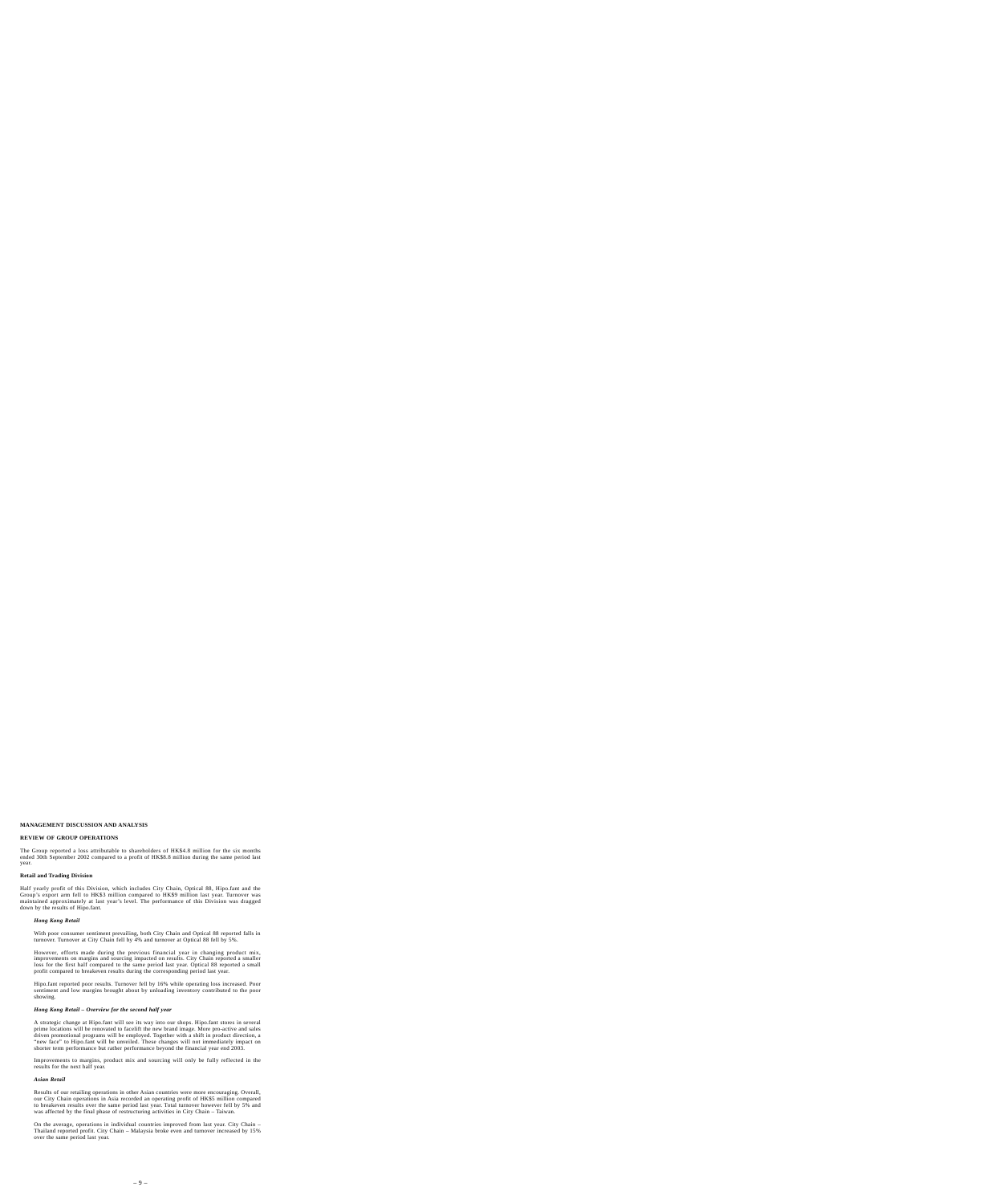# **Retail and Trading Division** *(Continued)*

# *Asian Retail (Continued)*

Total turnover of our Optical 88 operations increased by 16% compared to last year. A slightly higher profit was reported compared to last year.

Hipo.fant-Singapore which is at its brand building stage achieved a 2 fold increase in turnover.

# *Asian Retail – Overview for the second half year*

We will continue with our strategy of selective expansion in some countries by opening more shops to increase market share. Similarly, as in Hong Kong efforts will continue on improvements in product mix, margins and sourcing.

# *Export and Trading*

This Division's operating profit was reduced from HK\$6 million last year to HK\$4 million this year while turnover improved by 5%. Worldwide economic weakness dampened performance.

# **Property Investment**

Despite the very poor office rental market, Stelux House is still achieving a letting occupancy of 95% and leases have been renewed at prevailing market rentals.

# **FINANCE**

The Group's bank borrowings at balance sheet date were HK\$498 million (at 31st March 2002: HK\$511 million), out of which, HK\$232 million (at 31st March 2002: HK\$235 million) were repayable within 12 months. The Group's gearing ratio at balance sheet date was 0.67 (at 31st March 2002: 0.68), and was calculated based on the Group's bank borrowings and shareholders' funds of HK\$744 million (at 31st March 2002: HK\$746 million).

As at balance sheet date, 3% (at 31st March 2002: 3%) of the Group's bank borrowings were denominated in foreign currencies. The Group's bank borrowings were on a floating rate basis at either bank prime lending rates or short-term inter-bank offer rates.

The Group does not engage in speculative derivative trading.

# **CAPITAL STRUCTURE OF THE GROUP**

There was no change in the capital structure of the Group during the period except that 6,000,000 share options which were exercisable at HK\$1.3632 per share during the period from 6th August 1997 to 5th August 2002 have lapsed.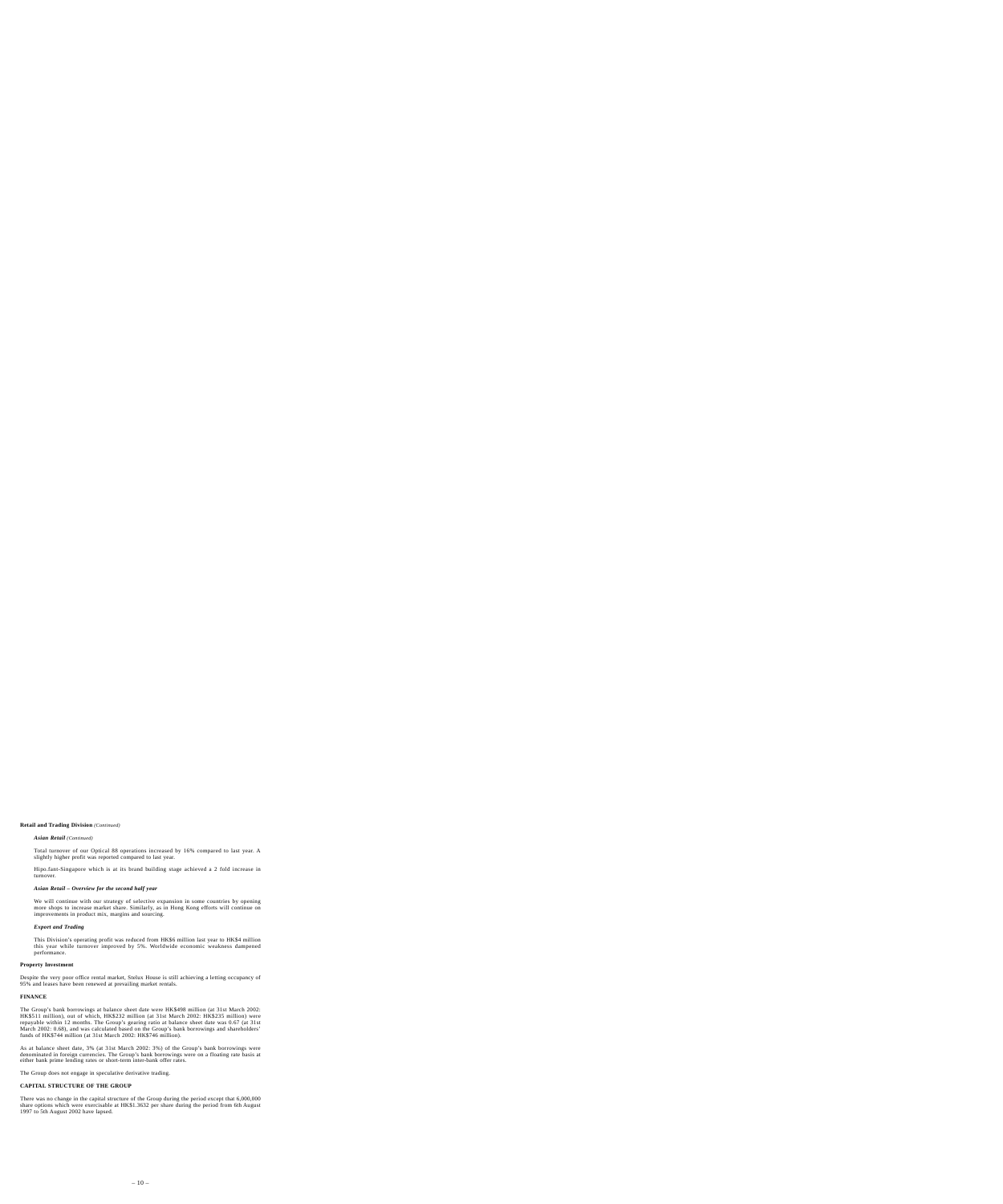# **SHARE OPTION**

#### The details are as follows:

|                         |                     | Number of share options<br>Outstanding as at 1st April 2002 |                     | Outstanding<br>as at<br>30th September<br>2002 |
|-------------------------|---------------------|-------------------------------------------------------------|---------------------|------------------------------------------------|
|                         | 1st lot<br>(note 1) | 2nd lot<br>(note 2)                                         | 3rd lot<br>(note 3) |                                                |
| Director                |                     |                                                             |                     |                                                |
| Mr Joseph C. C. Wong    | 3,000,000           | 3.000.000                                                   | 5,000,000           | 8,000,000                                      |
| Mr Chu Kai Wah, Anthony | 1.000.000           | 1.000.000                                                   | 1.000.000           | 2,000,000                                      |
| Mr Lee Shu Chung, Stan  | 1.000.000           | 1.000.000                                                   | 1.000.000           | 2,000,000                                      |
| Mr Wong Yuk Woon        | 1.000.000           | 1.000.000                                                   | 1.000.000           | 2.000.000                                      |
| Employees               |                     | 2.000.000                                                   |                     | 2,000,000                                      |

*Notes:*

- 1. Pursuant to the terms of the share option scheme, these options which are granted on 6th August 1997 and exercisable at HK\$1.3632 per share during the period from 6th August 1997 to 5th August 2002 have lapsed.
- 2. These options are granted on 26th October 1998 and exercisable at HK\$0.15 per share during the period from 26th October 1998 to 25th October 2003.
- 3. These options are granted on 17th January 2000 and exercisable at HK\$0.248 per share during the period from 17th January 2000 to 16th January 2005.

# **CHANGES IN THE COMPOSITION OF THE GROUP DURING THE INTERIM PERIOD**

There was no change in the composition of the Group during the interim period.

### **SEGMENTAL INFORMATION**

An analysis of the Group's segment turnover and segment results by business activities and markets is shown in note 2 to the interim accounts.

## **NUMBER AND REMUNERATION OF EMPLOYEES, REMUNERATION POLICIES, BONUS AND SHARE OPTION SCHEMES AND TRAINING SCHEMES**

The Group's remuneration policies are reviewed on a regular basis and remuneration packages are in line with market practices in the relevant countries where the Group operates. As of 30th September 2002, the Group had 1,773 (at 30th September 2001: 1,843) employees. Details of the outstanding share options were disclosed in the above section, "Share Option".

### **DETAILS OF THE CHARGES ON GROUP ASSETS**

At 30th September 2002, certain of the Group's land and buildings amounting to HK\$174,384,000 (at 31st March 2002: HK\$175,899,000), investment properties amounting to HK\$564,550,000 (at 31st March 2002: HK\$564,550,000), plant and equipment amounting to HK\$1,494,000 (at 31st March 2002: HK\$1,717,000), bank deposits amounting to HK\$2,575,000 (at 31st March 2002: HK\$1,192,000) and other debtor of HK\$50,000,000 (at 31st March 2002: nil) were pledged to secure banking facilities granted to the Group.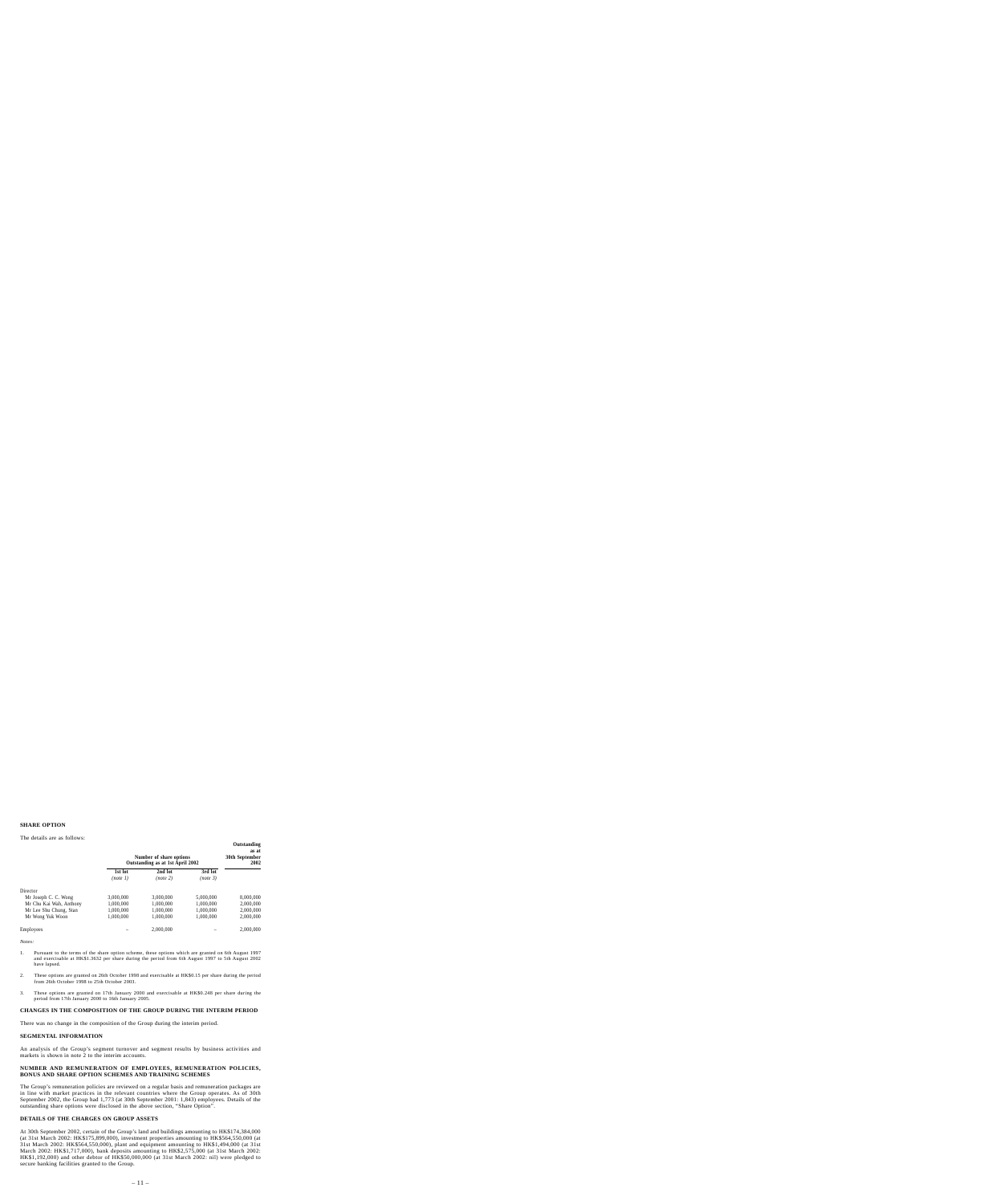# **PURCHASE, SALE OR REDEMPTION OF LISTED SECURITIES**

During the period, there was no purchase, sale or redemption by the Company, or any of its subsidiary companies, of the Company's listed securities.

# **DIRECTORS' INTERESTS**

As at 30th September 2002, the interests of the directors and their associates in the shares and options of the Company and its associated corporations as recorded in the register maintained under section 29 of the Securities (Disclosure of Interests) Ordinance ("SDI Ordinance") were as follows:

# **(a) The Company – Ordinary shares**

|                      | Number of shares      |                     |                            |              |
|----------------------|-----------------------|---------------------|----------------------------|--------------|
|                      | Personal<br>interests | Family<br>interests | Corporate<br>interests     | Total        |
| Mr Wong Chue Meng    | 12,114,080            | $527,570,666^{(1)}$ | 609,471,959(1)             | 630,716,964* |
| Mr Wong Chong Po     | 3,600,000             | -                   | 518.439.741 <sup>(2)</sup> | 522,039,741  |
| Mr Joseph C. C. Wong | 5,077,211             | 10.000              |                            | 5,087,211    |
| Mr Sakorn Kanjanapas | 391,056               |                     |                            | 391,056      |

# **(b) The Company – Number of options to subscribe for ordinary shares of HK\$0.1 each**

|                     | <b>Total</b>           |
|---------------------|------------------------|
|                     | 8,000,000              |
|                     | 2,000,000              |
|                     | 2,000,000              |
|                     | 2,000,000              |
| Family<br>interests | Corporate<br>interests |

#### **(c) Subsidiary companies**

| Number of shares      |  |  |
|-----------------------|--|--|
| Personal<br>interests |  |  |

# *(i) City Chain (Thailand) Company Limited – Preference shares (3)*

| Mr Wong Chue Meng    |     | $\qquad \qquad$          | 208,800 | 208,800 |
|----------------------|-----|--------------------------|---------|---------|
| Mr Wong Chong Po     | 200 | $\overline{\phantom{0}}$ | 208,800 | 209,000 |
| Mr Joseph C. C. Wong | 200 | $\qquad \qquad$          | 208,800 | 209,000 |
| Mr Sakorn Kanjanapas | 200 | -                        | 208.800 | 209,000 |

#### *(ii) Stelux Watch (Thailand) Company Limited – Preference shares (4)*

| Mr Wong Chong Po     | 600 |  | 600 |
|----------------------|-----|--|-----|
| Mr Joseph C. C. Wong | 600 |  | 600 |
| Mr Sakorn Kanjanapas | 600 |  | 600 |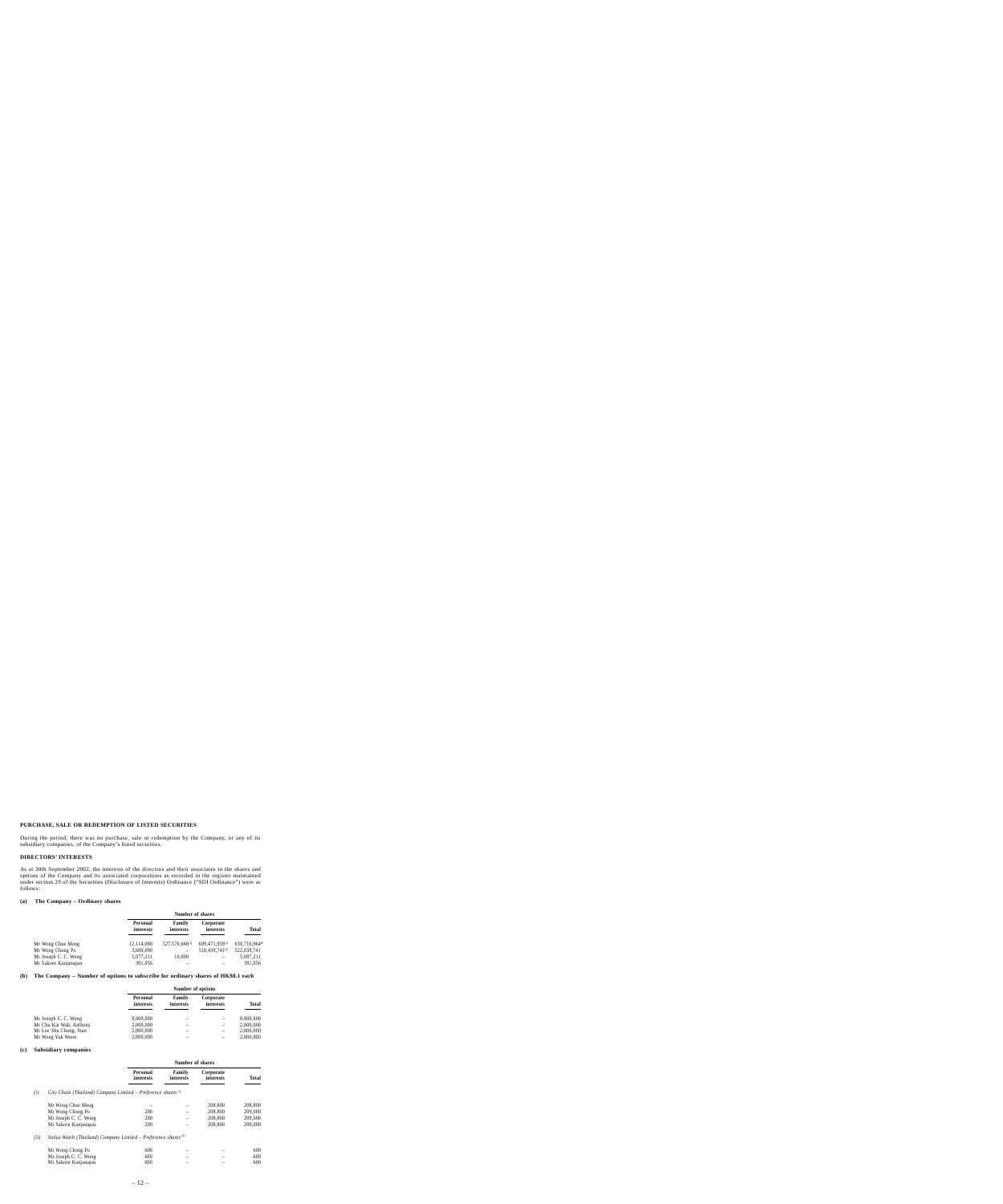# **DIRECTORS' INTERESTS** *(Continued)*

#### **(c) Subsidiary companies** *(Continued)*

|       |                                                                 |                       | Number of shares    |                        |              |  |
|-------|-----------------------------------------------------------------|-----------------------|---------------------|------------------------|--------------|--|
|       |                                                                 | Personal<br>interests | Family<br>interests | Corporate<br>interests | <b>Total</b> |  |
| (iii) | Optical 88 (Thailand) Company Limited – Preference shares $(5)$ |                       |                     |                        |              |  |
|       | Mr Wong Chue Meng                                               |                       |                     | 225,000                | 225,000      |  |
|       | Mr Wong Chong Po                                                | 5,000                 |                     | 225,000                | 230,000      |  |
|       | Mr Joseph C. C. Wong                                            | 5.000                 |                     | 225,000                | 230,000      |  |
|       | Mr Sakorn Kanjanapas                                            | 5,000                 |                     | 225,000                | 230,000      |  |

\* Total interests excluding duplication as explained in the respective notes.

By virtue of the SDI Ordinance and his interests in the ultimate holding company, Yee Hing Company Limited, Thong Sia Company Limited, Active Lights Company Limited and Yee Hing International Limited, Mr Wong Chue Meng is deemed to have family and corporate interests in the shares of the Company and its associated corporations at 30th September 2002 as follows:

(1) This includes the duplication of corporate interests of 518,439,741 shares through Yee Hing Company Limited, Active Lights Company Limited and Yee Hing International Limited in which Mr Wong Chue Meng is deemed to have both family and corporate interests.

By virtue of the SDI Ordinance, Mr Wong Chong Po is deemed to have corporate interests in the shares of the Company and its associated corporations at 30th September 2002 as follows:

(2) Mr Wong Chong Po has beneficial interests in Yee Hing Company Limited which has corporate interests in the Company.

By virtue of the SDI Ordinance and their family and corporate interests in the Company stated above, Mr Wong Chue Meng, Mr Wong Chong Po, Mr Joseph C. C. Wong and Mr Sakorn Kanjanapas are deemed to have corporate interests in City Chain (Thailand) Company Limited at 30th September 2002 as follows:

(3) City Chain (Thailand) Company Limited is deemed to be a wholly owned subsidiary company of the Company as all its ordinary shares carrying voting rights are held by a wholly owned subsidiary of the Company. The interests of these directors in the ordinary shares of City Chain (Thailand) Company Limited are therefore equivalent to their respective personal, family and corporate interests in the Company. The preference shares held by certain directors represent preference shares issued by City Chain (Thailand) Company Limited which do not carry any voting rights and which are not entitled to any profit sharing but are only entitled to annual fixed dividends.

By virtue of the SDI Ordinance and their family and corporate interests in the Company stated above, Mr Wong Chong Po, Mr Joseph C. C. Wong and Mr Sakorn Kanjanapas are deemed to have corporate interests in Stelux Watch (Thailand) Company Limited at 30th September 2002 as follows:

(4) Stelux Watch (Thailand) Company Limited is deemed to be a wholly owned subsidiary company of the Company as all its ordinary shares carrying voting rights are held by a wholly owned subsidiary of the Company. The interests of these directors in the ordinary shares of Stelux Watch (Thailand) Company Limited are therefore equivalent to their respective personal, family and corporate interests in the Company. The preference shares held by certain directors represent preference shares issued by Stelux Watch (Thailand) Company Limited which do not carry any voting rights and which are not entitled to any profit sharing but are only entitled to annual fixed dividends.